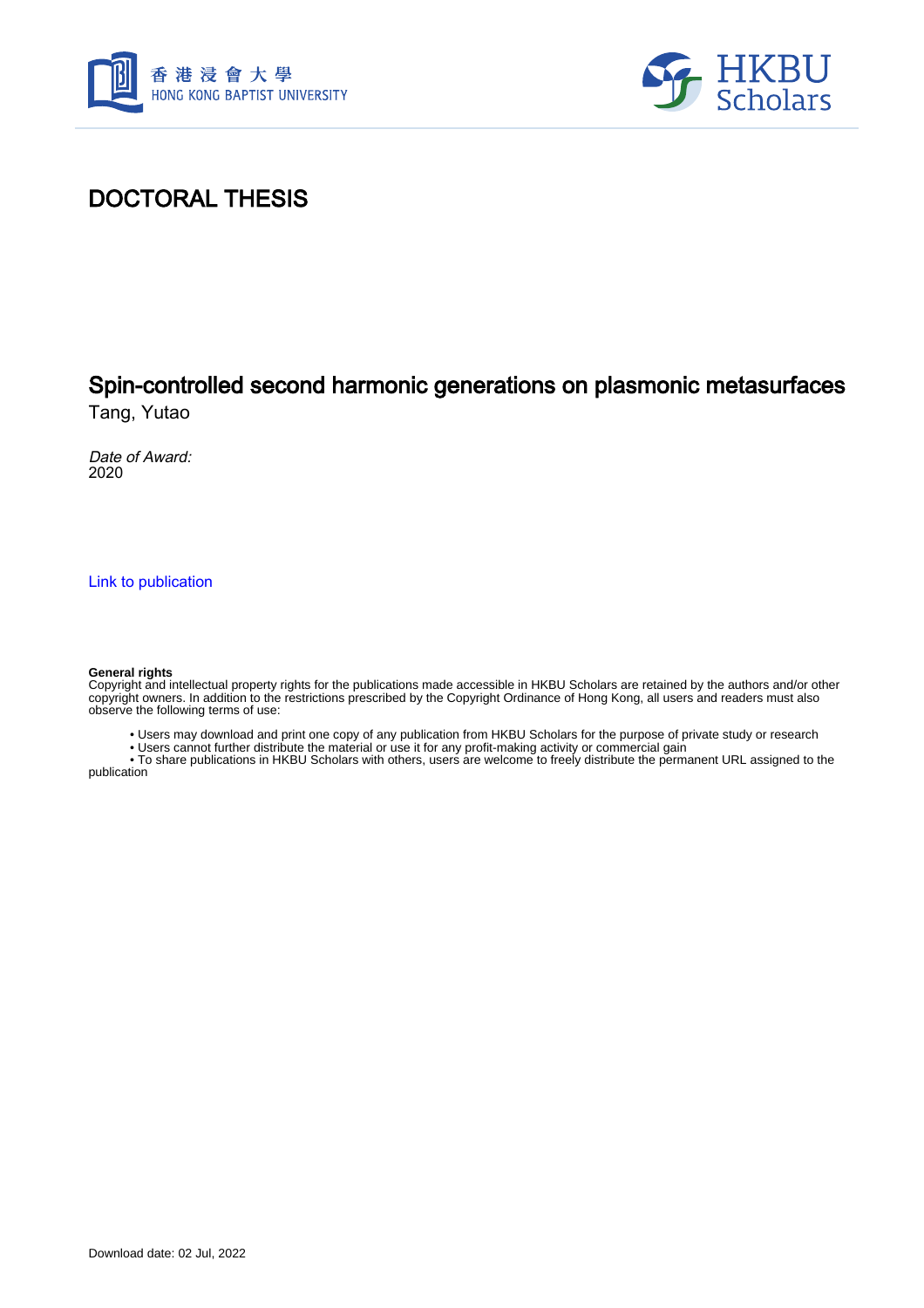### **Abstract**

<span id="page-1-0"></span>Plasmonic metasurfaces provide a novel platform for designing and implementing optical functional devices with distinguished advantages of their compactness and ultrathin footprint over traditional optical elements. The constituent metallic structures, or so-called "meta-atoms" or "meta-molecule" can interact with light at a subwavelength scale and introduce local modulations over multiple degrees of freedom like amplitude, phase, polarization, etc. The specific functions of the devices are then realized by assembling those meta-atoms together to form a planar interface with predesigned distributions. In this thesis we mainly studied nonlinear plasmonic metasurfaces made of gold meta-atoms for second harmonic generations (SHG). These metasurfaces work in the near infrared regime, and exhibit spin-controlled nonlinear responses due to the nonlinear geometric Pancharatnam-Berry phase-based designs.

Firstly, a quasicrystal metasurface was demonstrated to modulate the far-field second harmonic radiations based on both the local symmetry of the meta-atoms and the global symmetry of the lattice those meta-atoms adhere to. Our designs of the nonlinear optical quasicrystal metasurfaces are based on the well-known Penrose tiling and the newly found bronze-mean hexagonal quasiperiodic tiling. The optical diffraction behaviors are studied in both linear and nonlinear regimes to reveal the effects of local and global symmetries on the far-field radiations.

Secondly, a polarization manipulation metasurface was designed to encode a grayscale image into the polarization profiles of the generated second harmonic waves. We use single meta-atoms to manipulate the polarization directions of the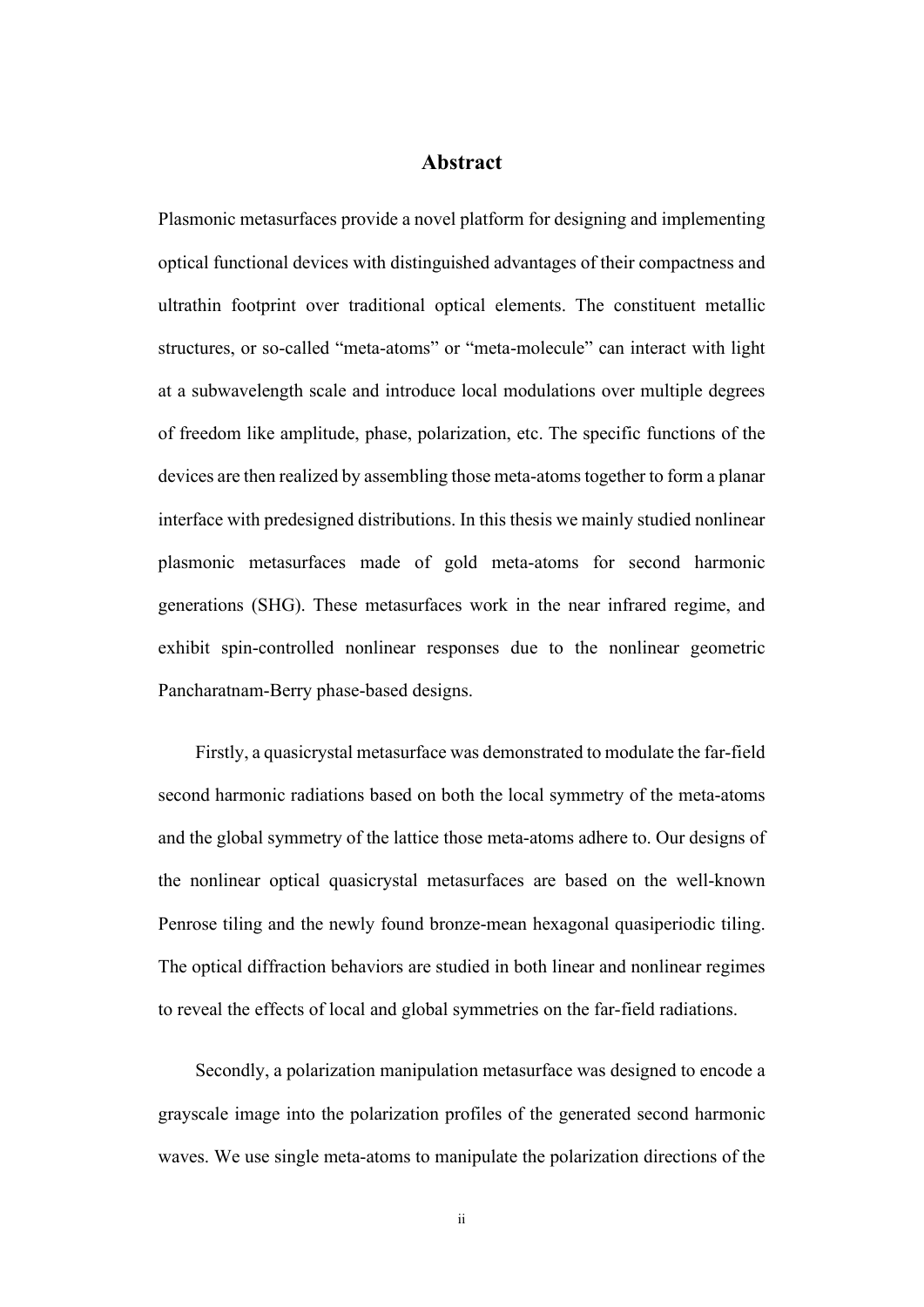second harmonic waves into predefined directions. With homogenous intensity profiles, the vectorial second harmonic beam can encode and decode information securely.

At last, we utilized the state-of-the-art nano-kirigami technology to design and fabricate a three-dimensional plasmonic metasurface, which exhibits giant nonlinear circular dichroism in second harmonic generations. The second harmonic generations from the metasurface is much stronger when pumping by right circularly polarized fundamental waves than left circularly polarized ones. Broadband near-unity nonlinear circular dichroism was observed and numerical models were developed to explain the phenomenon.

We believe that our works presented in this thesis enriched the study of plasmonic metasurfaces in the nonlinear optical regimes, and may be used to design novel nonlinear light sources, encryption applications, chiroptical devices, etc.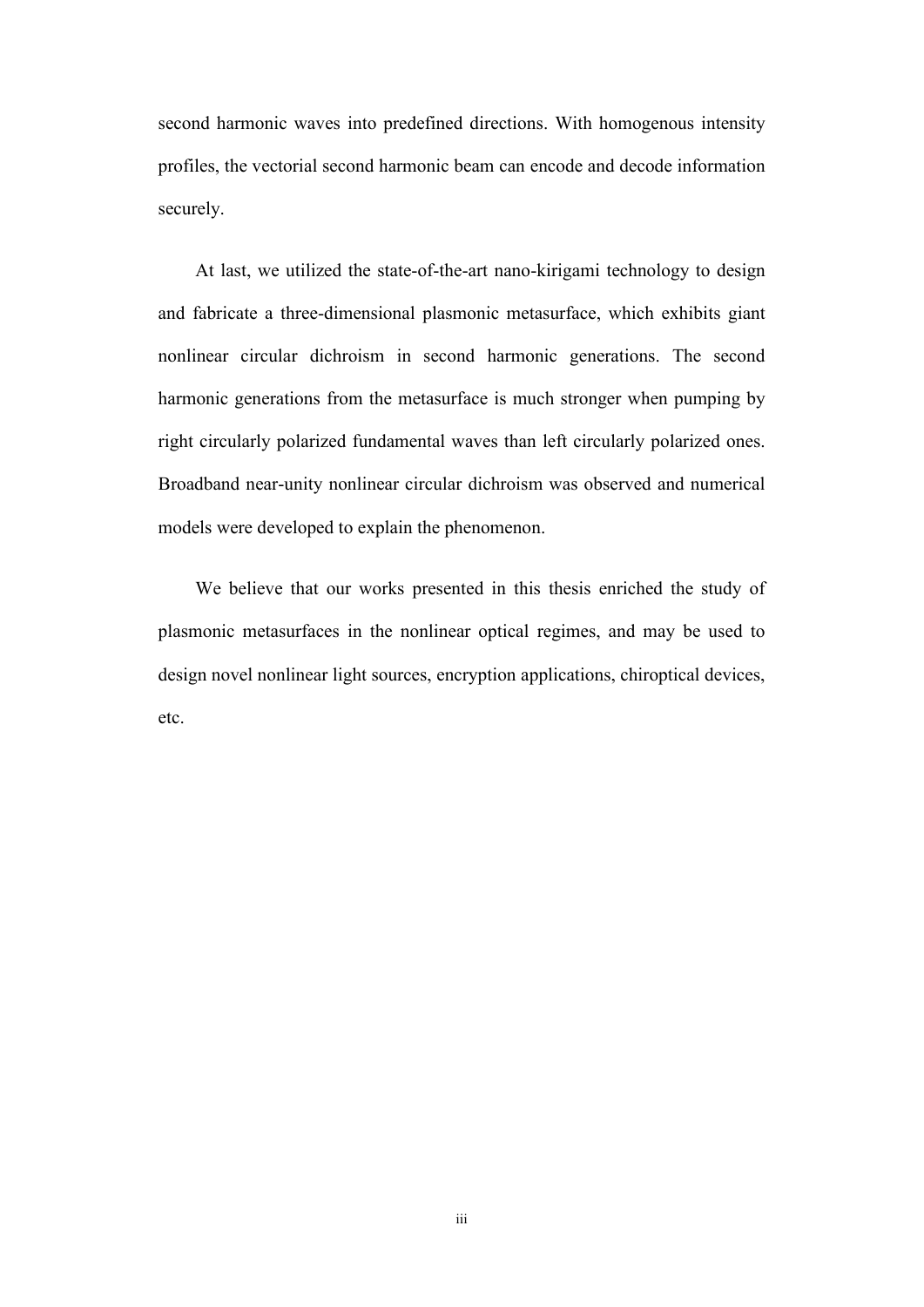## **Table of Contents**

<span id="page-3-0"></span>

| From Optical Metamaterials to Optical Metasurfaces1<br>1.1        |
|-------------------------------------------------------------------|
| 1.2                                                               |
| Linear Phase Control Method by Photonic Metasurfaces 5<br>1.2.1   |
| Applications of Linear Photonic Metasurfaces 9<br>1.2.2           |
| 1.3                                                               |
| 1.4                                                               |
| Chapter 2 Design Principles and Research Methodologies18          |
| Selection Rule and Geometric Phase in Nonlinear Optics  18<br>2.1 |
| 2.2                                                               |
|                                                                   |
|                                                                   |
| 3.1                                                               |
| Design of the Nonlinear Quasicrystal Metasurfaces 32<br>3.2       |
| Construction of the Quasiperiodic Lattices 33<br>3.2.1            |
| Geometries of the Nonlinear Quasicrystal Metasurfaces 37<br>3.2.2 |
| Fabrication and Characterization of the NOQCMs 39<br>3.3          |